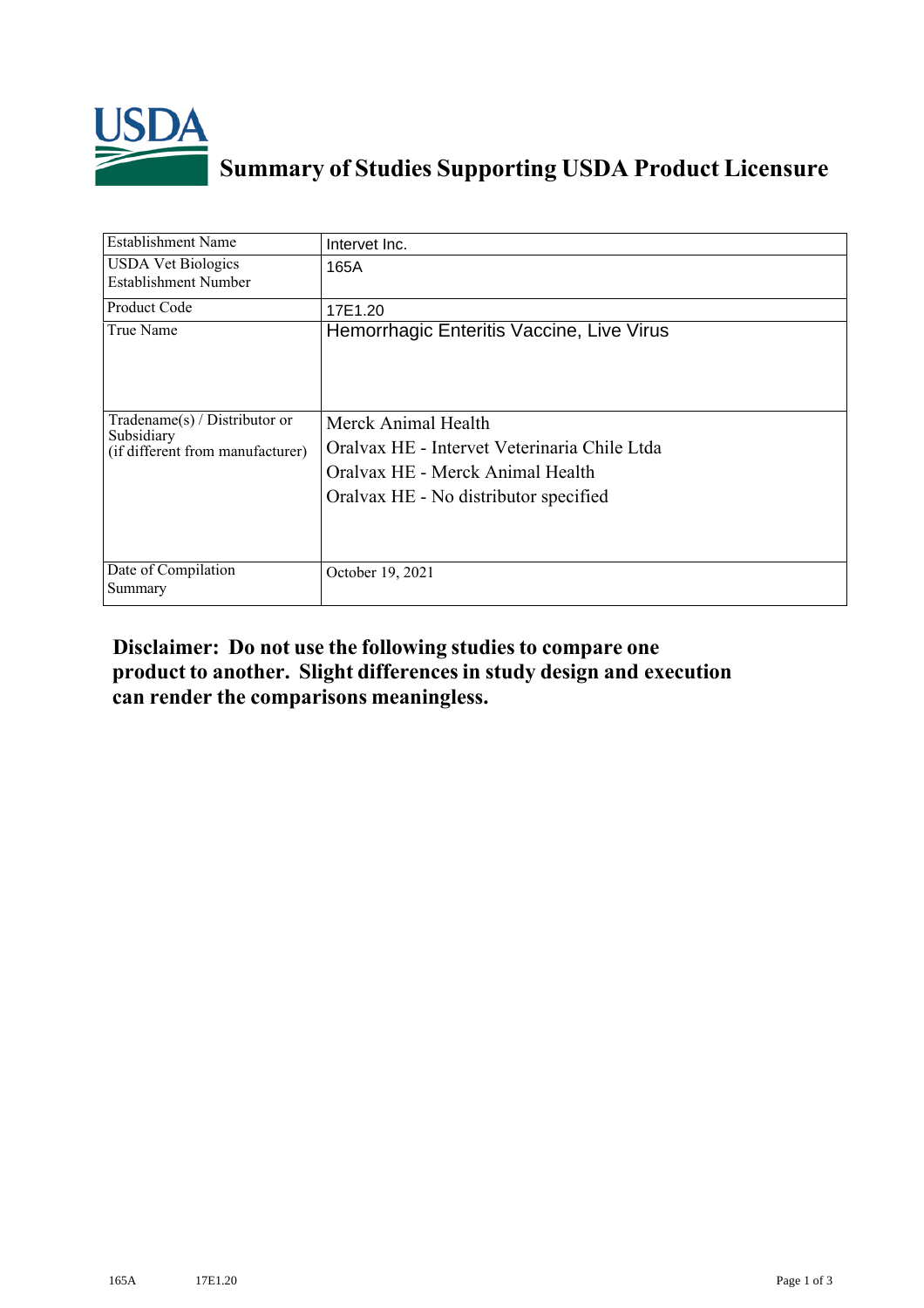| <b>Study Type</b>              | Efficacy                                                                                                                                                                                                                                                                                                                       |
|--------------------------------|--------------------------------------------------------------------------------------------------------------------------------------------------------------------------------------------------------------------------------------------------------------------------------------------------------------------------------|
| <b>Pertaining to</b>           | Hemorrhagic Enteritis Vaccine, Live Virus                                                                                                                                                                                                                                                                                      |
| <b>Study Purpose</b>           | To demonstrate effectiveness against Hemorrhagic Enteritis<br>Virus                                                                                                                                                                                                                                                            |
| <b>Product Administration</b>  | Drinking water                                                                                                                                                                                                                                                                                                                 |
| <b>Study Animals</b>           | Turkeys                                                                                                                                                                                                                                                                                                                        |
| <b>Challenge Description</b>   |                                                                                                                                                                                                                                                                                                                                |
| <b>Interval observed after</b> |                                                                                                                                                                                                                                                                                                                                |
| challenge                      |                                                                                                                                                                                                                                                                                                                                |
| <b>Results</b>                 | Study data were evaluated by USDA-APHIS prior to product<br>licensure and met regulatory standards for acceptance at the<br>time of submission. No data are published because this study<br>was submitted to USDA-APHIS prior to January 1, 2007, and<br>APHIS only requires publication of data submitted after that<br>date. |
| <b>USDA Approval Date</b>      | July 11, 1988                                                                                                                                                                                                                                                                                                                  |